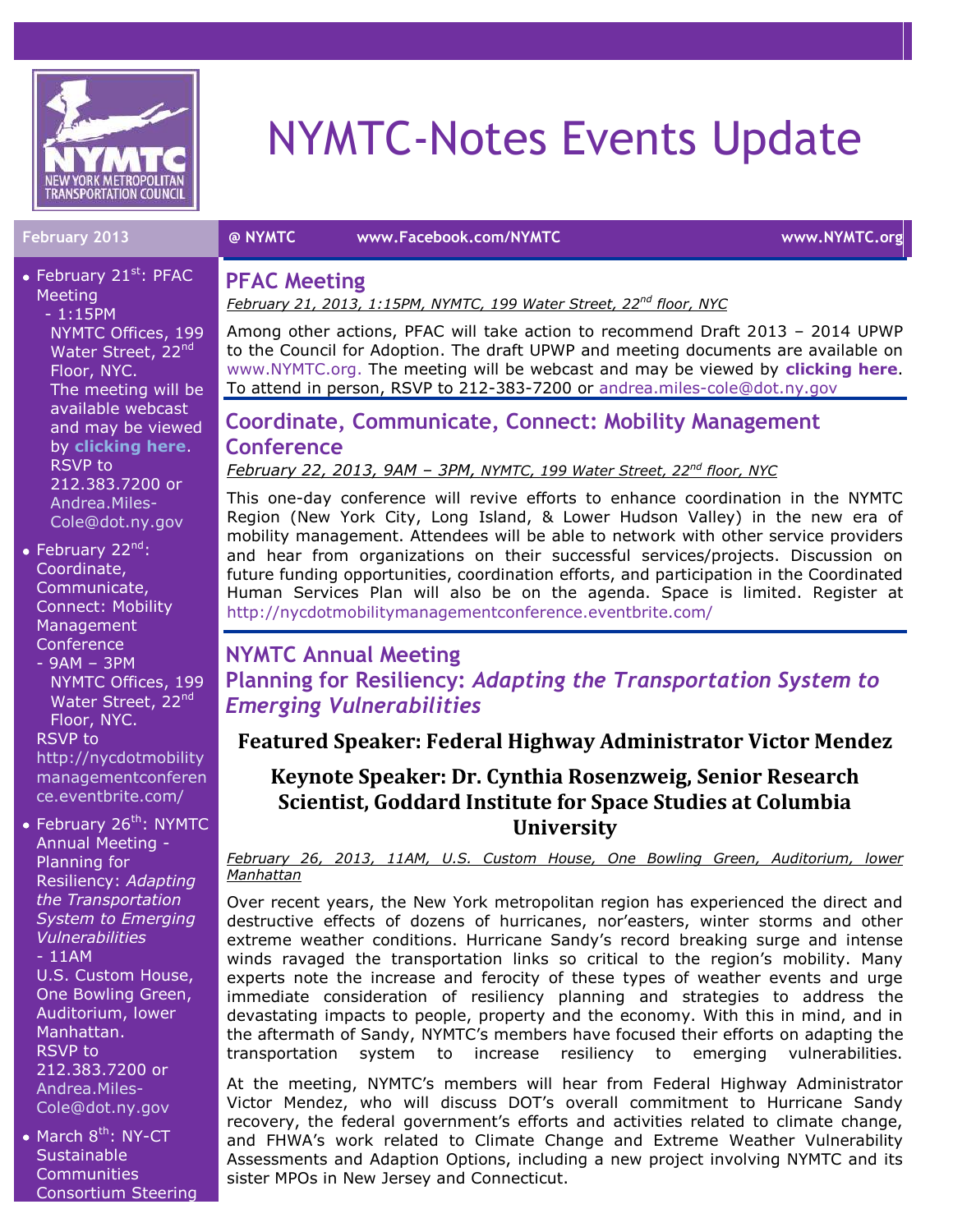Committee Meeting - 10AM - 12 noon NYMTC Offices, 199 Water Street, 22<sup>nd</sup> Floor, NYC. To attend in person RSVP to [bdennis@rpa.org.](mailto:bdennis@rpa.org) **[Click here](https://www4.gotomeeting.com/register/473821407)** to register for the webinar

• March 13<sup>th</sup>: Public Meeting of the Mid-Hudson South TCC - 10AM – 12 noon Westchester County Center, 198 Central Ave, White Plains, NY. To RSVP contact [Darrin.Moret@dot.ny.](mailto:Darrin.Moret@dot.ny.gov) [gov.](mailto:Darrin.Moret@dot.ny.gov)

 $\bullet$  March 21st: PFAC **Meeting** 

- 1:15PM NYMTC Offices, 199 Water Street, 22<sup>nd</sup> Floor, NYC. The meeting will be available webcast and may be viewed by **[clicking here](https://www.dot.ny.gov/portal/page/portal/main/webcast?nd=nysdot)**. RSVP to 212.383.7200 or [Andrea.Miles-](mailto:Andrea.Miles-Cole@dot.ny.gov)[Cole@dot.ny.gov](mailto:Andrea.Miles-Cole@dot.ny.gov)

Contact Us:

[NYMTC-](mailto:NYMTC-Notes@dot.ny.gov)[Notes@dot.ny.gov](mailto:NYMTC-Notes@dot.ny.gov) Following a keynote presentation by Dr. Cynthia Rosenzweig, Senior Research Scientist, Goddard Institute for Space Studies at Columbia University*,* Council members will hold a roundtable discussion on how to better ensure that the transportation system survives the impacts of extreme weather.

NYMTC's members will also take action to adopt the \$40 million federally required Unified Planning Work Program, as well as recognize service of several of its members. The draft UPWP and meeting documents are available on [www.NYMTC.org.](http://www.nymtc.org/)

The meeting will be webcast and may be viewed by **[clicking here](https://www.dot.ny.gov/portal/page/portal/main/webcast?nd=nysdot)**. To attend in person, RSVP to 212-383-7200 or [andrea.miles-cole@dot.ny.gov.](mailto:andrea.miles-cole@dot.ny.gov)

**NOTE:** One Bowling Green is a federal facility and members of the public will be required to go through stringent security checks including metal detectors. Please allow ample time.

# NY-CT Sustainable Communities Consortium Steering Committee Meeting

*March 8, 2013, 10AM – 12 noon, NYMTC, 199 Water Street, 22nd floor, NYC*

This regular meeting of the NY-CT Sustainable Communities Consortium may be attended in person or as a webinar, which will include all proceedings of the Steering Committee meeting. The Steering Committee includes representatives of the seventeen members of the New York-Connecticut Consortium, which received a grant through the U.S. Department of Housing and Urban Development's Sustainable Communities Regional Planning Grant Program. Additional information is available at [www.sustainableNYCT.org.](http://www.sustainablenyct.org/) To attend in person RSVP to [bdennis@rpa.org.](mailto:bdennis@rpa.org) **[Click here](https://www4.gotomeeting.com/register/473821407)** to register for the webinar.

# Public Meeting of the Mid-Hudson South TCC

*March 13, 2013, 10AM – 12 noon, Westchester County Center, 198 Central Ave, White Plains, NY* 

Members of the Mid-Hudson South Transportation Coordinating Committee, including Rockland, Putnam and Westchester Counties, the Metropolitan Transportation Authority, the New York State Department of Transportation and the New York State Thruway Association will meet to discuss development of the 2014-2018 Transportation Improvement Program and of *Plan 2040*, NYMTC's next Regional Transportation Plan.

Meeting documents will be posted on [www.NYMTC.org](http://www.nymtc.org/) in advance of the meeting. To attend or with any questions call Darrin Moret at 845-431-5768 or email [Darrin.moret@dot.ny.gov.](mailto:Darrin.moret@dot.ny.gov)

### **Metropolitan Mobility Network Meeting**

*March 19, 2013, 10AM – 12 noon, NYMTC, 199 Water Street, 22nd floor, NYC*

The joint Metropolitan Mobility Network (MMN) and Intelligent Transportation Systems (ITS) Group provides a tri-state forum for discussion of issues and exchange of information on transportation system management and operations. The next meeting of this group is scheduled for Tuesday, March  $19^{th}$ , 2013 starting at 10:00 in the NYMTC Office, 199 Water Street, 22 $^{nd}$ Floor, lower Manhattan. Among the discussion items will be: the downstate New York mobility partnership – 511NY Rideshare; MAP-21 transit benefits; regional ITS programs; and other related system management and operations issues and projects across the tri-state region.

Contact: Jan Khan 212-383-7290 or [jan.khan@dot.ny.gov](mailto:jan.khan@dot.ny.gov)

# **PFAC Meeting**

*March 21, 2013, 1:15PM, NYMTC, 199 Water Street, 22nd floor, NYC*

PFAC will take action to approve the draft Transportation Conformity Determination for the 2011-2015 Transportation Improvement Program (TIP) and the 2010-2035 Regional Transportation Plan, as amended. The draft Conformity Determination